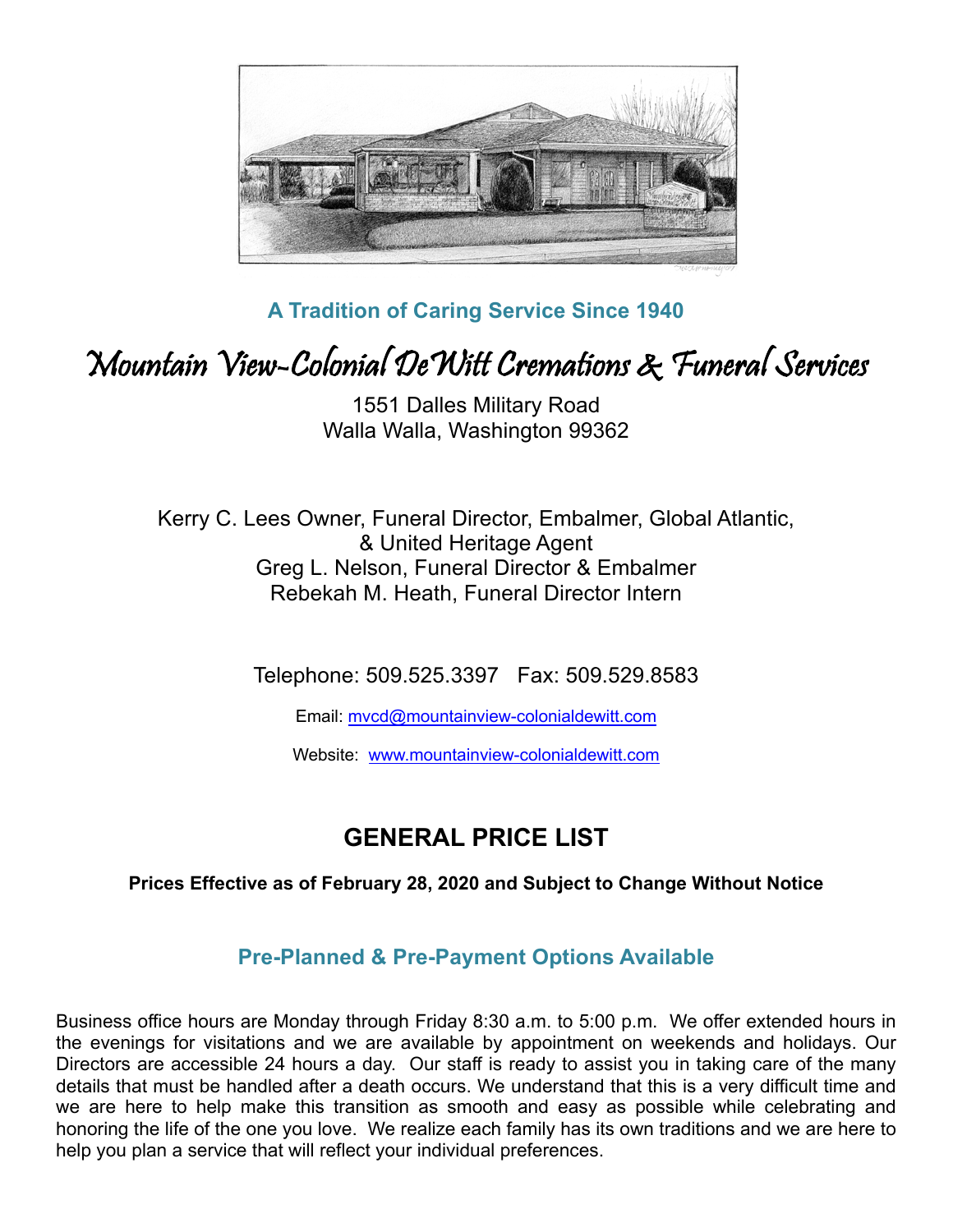*The goods and services shown below are those we can provide to our customers. You may choose only the items you desire, however, any funeral arrangements you select will include a charge for our basic services and overhead. If legal or other requirements mean you must buy any items you did not specifically ask for, we will explain the reason in writing on the statement we provide describing the funeral goods and services you selected.*

## **I. Professional Services**

- A. BASIC SERVICES OF FUNERAL DIRECTOR AND STAFF ………………………….. \$1,695 Our fee for the basic services of funeral director and staff includes, but is not limited to:
	- 24-hour availability of staff to respond to initial request for service
	- Arrangement conference with family or responsible party
	- Preparation and filing of necessary authorizations and permits
	- Recording vital statistics
	- Preparation and placement of obituary notices
	- Coordinating arrangements with cemetery, crematory and other parties involved with final disposition
	- Overhead expenses relative to our facility such as professional licensing, legal and accounting fees, insurance, building and utility expenses, parking lot and grounds, maintenance, taxes, equipment, furnishings, inventory costs, bookkeeping, secretarial and administrative expenses

*The fee for our basic services and overhead will be added to the total cost of the funeral arrangements you select. This fee is already included in our charges for direct cremations, immediate burials, and forwarding or receiving remains.*

- B. EMBALMING……………………………………………………………………………………….........\$625
	- Use of preparation room and professional licensed embalmer fee

*Except in special cases, embalming is not required by law. Embalming may be necessary, however, if you select certain arrangements, such as a funeral with viewing. If you do not want embalming, you usually have the right to choose an arrangement that does not require you to pay for it such as direct cremation or immediate burial.* 

#### C. OTHER PREPARATION OF THE BODY

- External sanitary procedures and or dressing when body is not embalmed ...\$312
- Refrigeration equipment per day or part of for unembalmed remains…………\$ 50
- Extended Sheltering of Remains Per Day.………………………………………..\$ 50 This fee starts the  $4<sup>th</sup>$  day our facility is used for the sheltering of remains
- Dressing, casketing, cosmetology ……………………………….………………..\$215
- Dressing of unembalmed remains ………………………………………………..\$310
- Dressing of unembalmed autopsied remains …………………….……………...\$310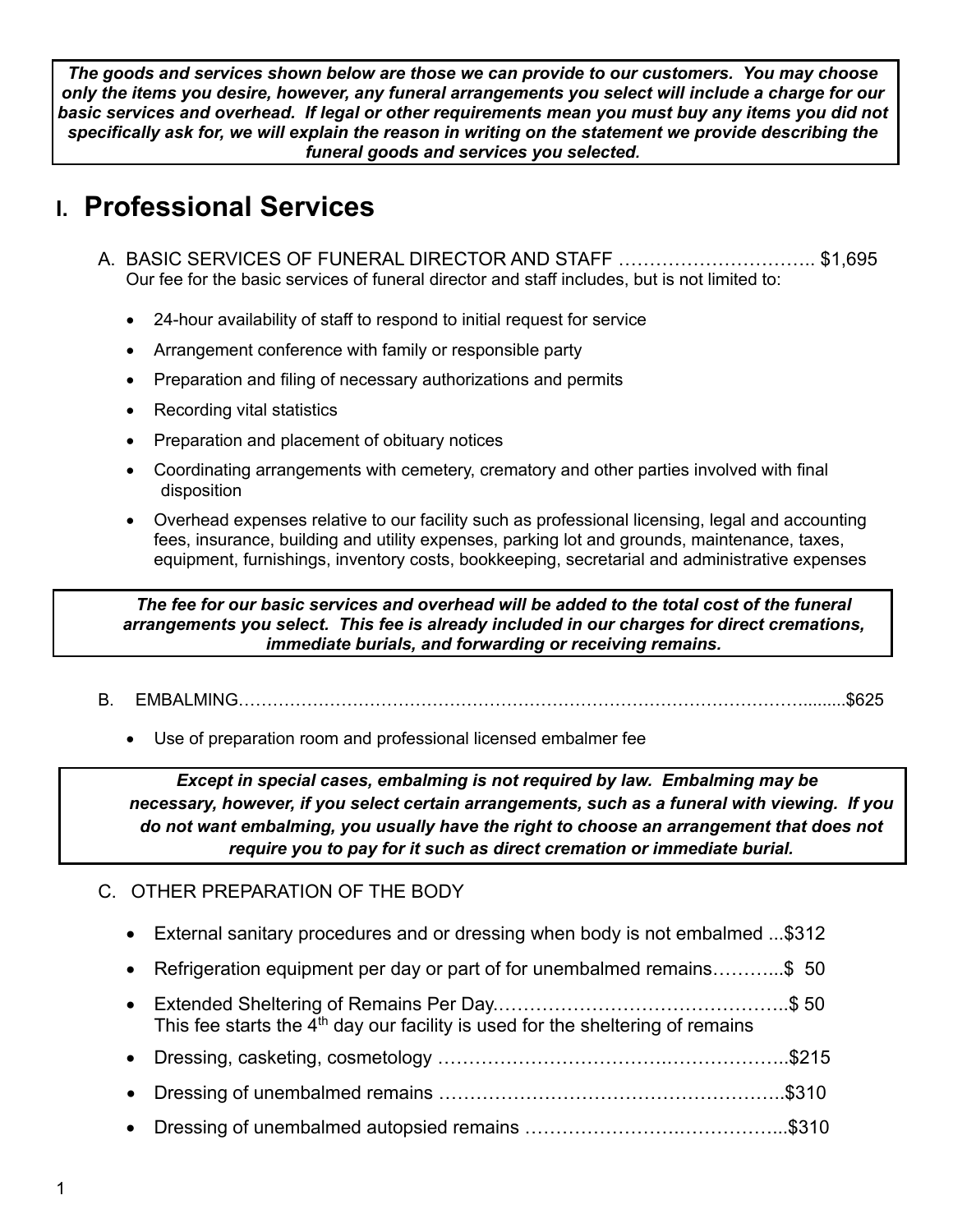| D. | AUTOPSY REPAIR, ORGAN DONATION SPECIAL CARE\$375                         |       |
|----|--------------------------------------------------------------------------|-------|
| Е. |                                                                          |       |
|    | II. Additional Services & Facility Fees                                  |       |
|    | A. USE OF FACILITIES AND STAFF FOR VIEWING/VISITATION \$450              |       |
|    |                                                                          |       |
|    | Set-up of viewing/visitation area                                        |       |
|    | Placement of encased remains                                             |       |
|    | Display of floral arrangements                                           |       |
|    | Staff for supervision and assistance during the viewing/visitation time. |       |
| В. | USE OF FACILITIES AND STAFF FOR FUNERAL CEREMONY \$685                   |       |
|    | • Coordinating the funeral arrangements                                  |       |
|    | Staff to supervise and assist with the funeral ceremony                  |       |
|    | Set-up and use of facilities for funeral ceremony                        |       |
|    | C. USE OF FACILITIES AND STAFF FOR MEMORIAL SERVICE \$685                |       |
|    | • Coordinating the memorial service                                      |       |
|    | Staff to supervise and assist with the memorial service                  |       |
|    | Equipment set-up and use of facilities for memorial service              |       |
|    | D. USE OF EQUPMENT AND STAFF FOR GRAVESIDE SERVICE                       | \$685 |
|    | • Accompaniment of remains to cemetery                                   |       |
|    | • Coordinating the service at the graveside                              |       |
|    | • Staff for supervision and assistance of graveside service              |       |
| Е. | USE OF EQUIPMENT AND STAFF FOR CHURCH SERVICE \$785                      |       |
|    | • Coordinating funeral arrangements                                      |       |
|    | Staff to supervise and assist with the funeral ceremony                  |       |
|    | Equipment and set-up for funeral service                                 |       |
|    |                                                                          |       |
|    | • Beyond 50 miles, add \$2.50 per mile                                   |       |
|    |                                                                          | \$345 |
|    |                                                                          |       |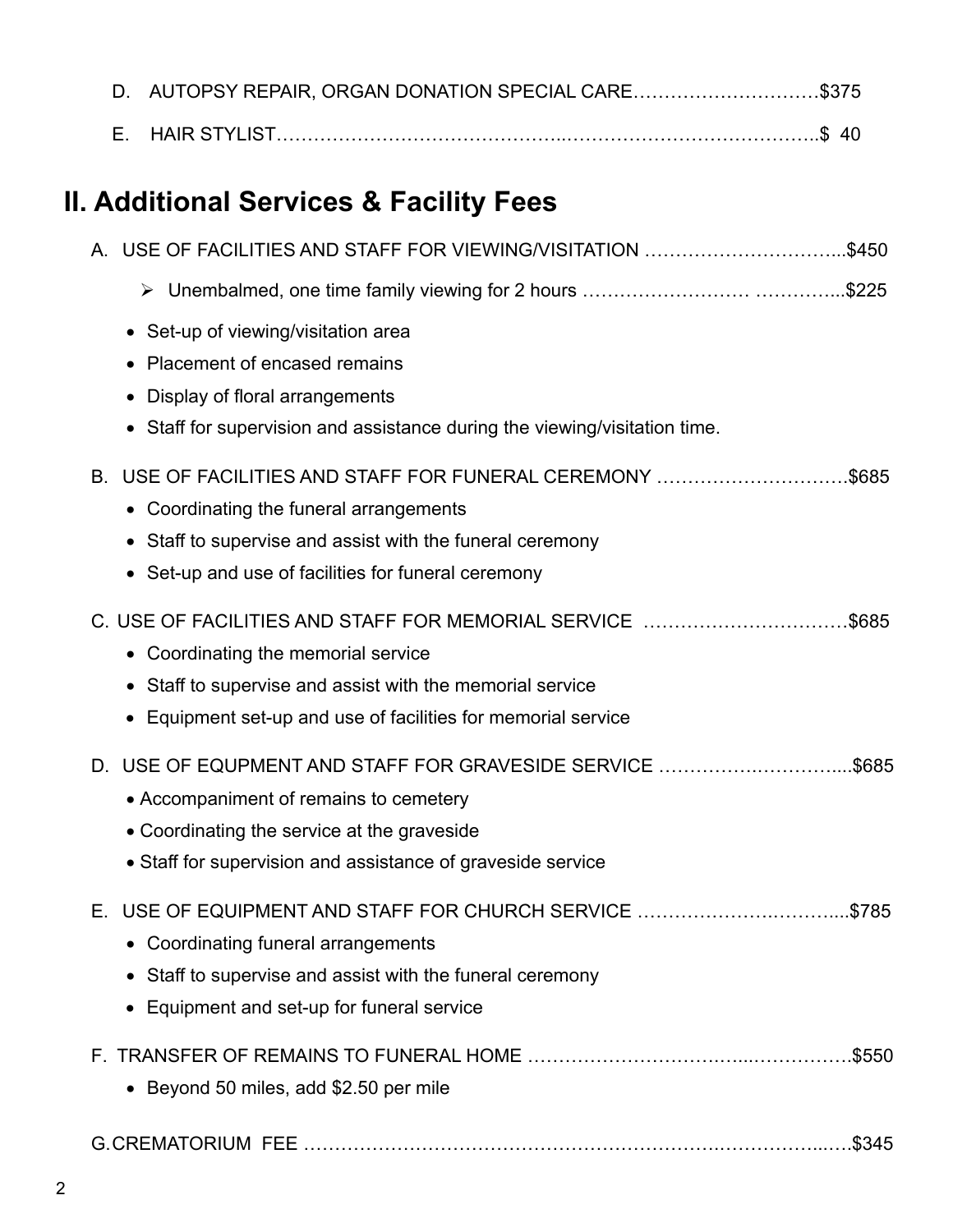|--|

- Coffee and lemonade provided by funeral home
- Coordinate table and food set up
- Funeral home can assist with ordering deli trays or catering services

*At your request, Mountain View-Colonial DeWitt will submit obituary material to the UNION BULLETIN Classified Department. The charge is based per column inch and we extend our contract rate to you. Photo(s) may be included. We will assist with obituaries for out of town newspapers upon request.*

### **III. AUTOMOTIVE EQUIPMENT**

| Beyond 30 miles, add \$2.50 per mile |  |
|--------------------------------------|--|
| Beyond 30 miles, add \$2.50 per mile |  |
| Beyond 30 miles, add \$2.50 per mile |  |
| Beyond 30 miles, add \$2.50 per mile |  |

## **IV. MERCHANDISE**

| A complete price list will be provided at the funeral home |                      |
|------------------------------------------------------------|----------------------|
|                                                            |                      |
| A complete price list will be provided at the funeral home | <b>Plus Delivery</b> |
|                                                            |                      |
| A complete price list will be provided at the funeral home |                      |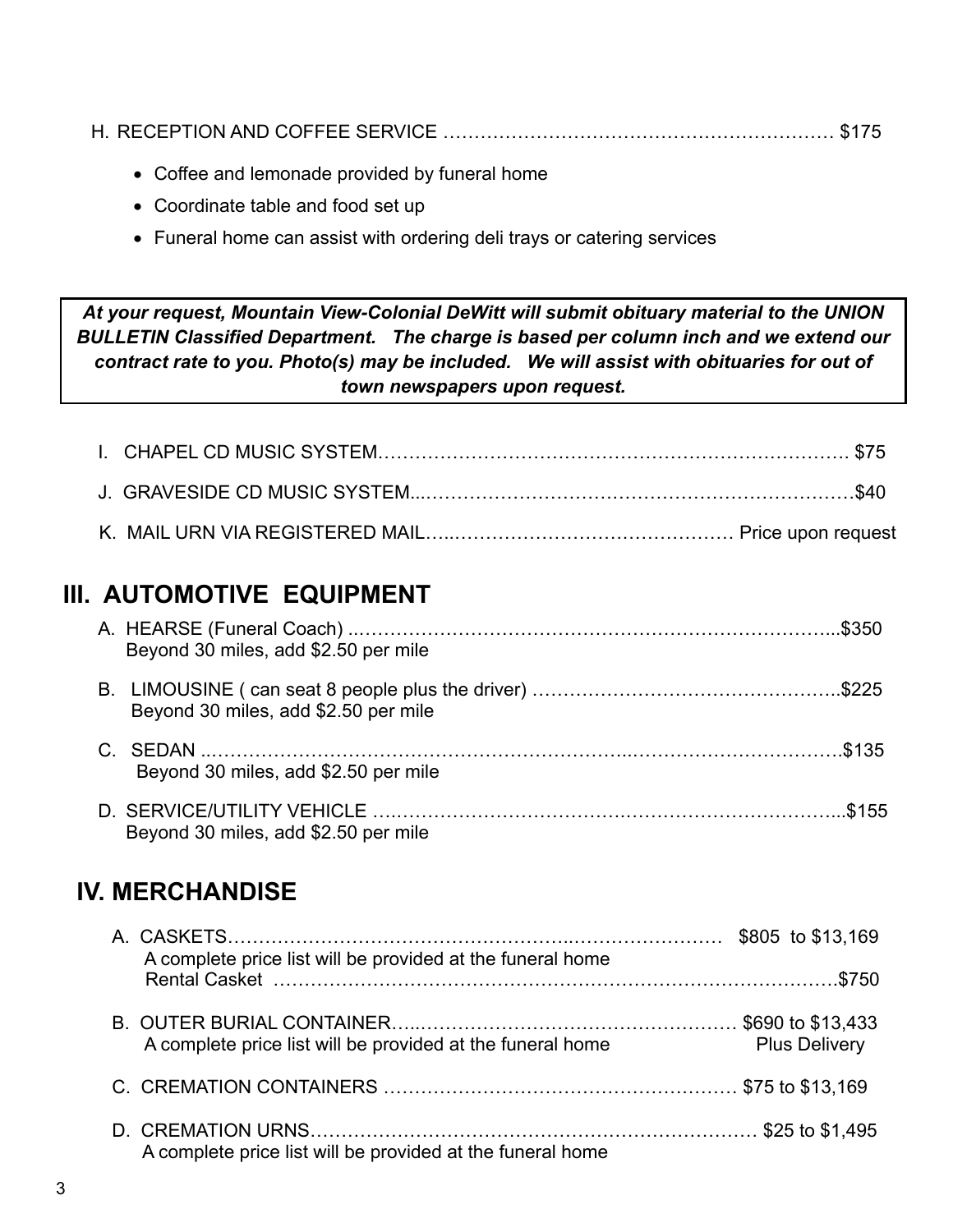| G. STANDARD SERVICE FOLDERS PER 100 each additional, price varies\$135 |  |
|------------------------------------------------------------------------|--|
|                                                                        |  |
|                                                                        |  |
|                                                                        |  |
|                                                                        |  |
|                                                                        |  |

# **V. PACKAGE SELECTIONS**

**A. IMMEDIATE BURIALS…………………………………………………………...\$3,055 to \$13,685** An "Immediate Burial" is disposition by burial, without viewing/visitation, rites or ceremony, praying, singing, speaking, etc. *Delivery to Cemetery at the funeral home's convenience, no family present***.** The expense for an immediate burial includes:

- Basic services of Funeral Director & Staff
- Transfer of remains to funeral home
- Refrigeration (3 days) and casketing of unembalmed remains
- Local transportation to cemetery (at non-specified time)

| Immediate burial with casket selected from our funeral home + cost of casket\$3,055 |  |
|-------------------------------------------------------------------------------------|--|

#### **B. FORWARDING OF REMAINS TO ANOTHER FUNERAL HOME……………………...... \$2,870**

- Basic services of Funeral Director & Staff
- Transfer of Remains to Funeral Home
- Embalming or other preparation of body

| • Necessary authorizations                                          |  |
|---------------------------------------------------------------------|--|
|                                                                     |  |
| With casket selected from our funeral home + cost of casket \$2,870 |  |
|                                                                     |  |
|                                                                     |  |

#### *The charge for forwarding remains does not include additional items that may be necessary such as a casket, shipping or transfer container, airline charges, viewing/visitation, rites or ceremonies.*